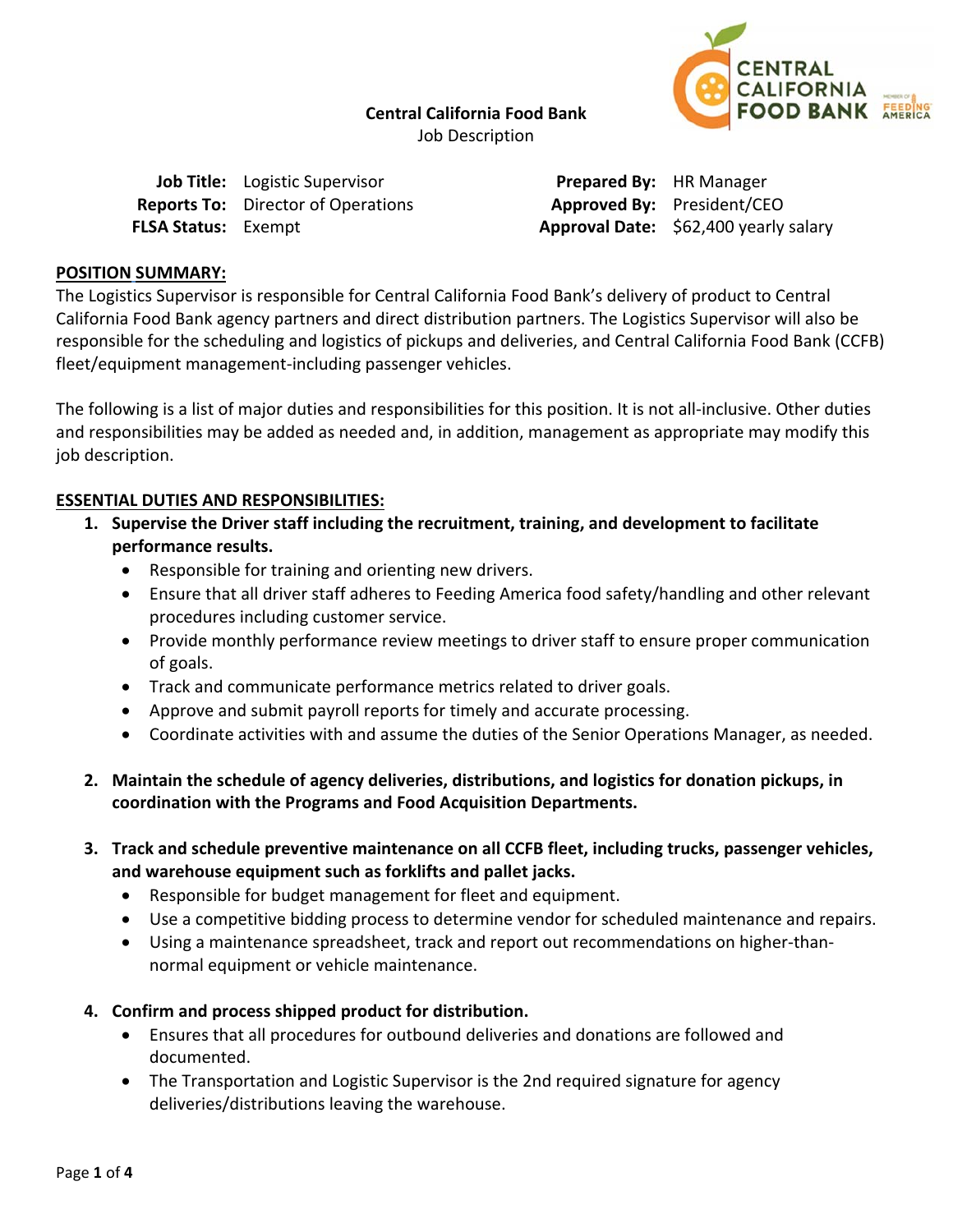- **5. Provide excellent customer service to all CCFB customers including CCFB clients, staff, donors, logistics personnel, agency personnel, volunteers, and board members.** 
	- Engage in the following tasks or behaviors that represent excellent customer service to the CCFB: timely responses, punctuality, and attendance, treating others with respect, distributing quality product, being knowledgeable and providing accurate information, and using appropriate non‐verbal and verbal communication.
	- Perform other duties as assigned.
- **6. Engage in organization capacity‐building activities** 
	- Participate in strategic planning for the CCFB.
	- Attend staff meetings.

## **SUPERVISORY RESPONSIBILITIES:**

This position has supervisory responsibilities.

# **MINIMUM QUALIFICATIONS:**

To perform this job successfully, an individual must be able to perform each essential duty satisfactorily. The requirements listed below are representatives of the knowledge, skill, and/or ability required. Reasonable accommodations will be made in accordance with the ADA to enable individuals with disability to perform the essential job functions.

- Education/training
	- o High School Diploma or GED
	- o Three years of experience in distribution center operations and demonstrated ability to effectively lead a team
- Must pass background check and drug test
- Stand or sit for extended periods of time
- Ability to effectively communicate (written and oral) and work well with a variety of stakeholders from different socioeconomic and cultural backgrounds
- Willing and able to travel for the organization and work beyond normal working hours when necessary
- Basic math skills (add, subtract, multiply, divide, interpret data, diagrams, and schedules)
- Basic computer skills (word processing, spreadsheet, email)
- Must have valid CA driver's license with good driving record
- Must be able to acquire and complete forklift operation certifications
- Ability to adapt to quickly changing business environment including learning and applying new training and knowledge
- Basic safety knowledge including familiarity with OSHA guidelines as they relate to warehousing (i.e., proper lifting, proper attire)

# **PHYSICAL REQUIREMENTS:**

The physical demands described here are representative of those that must be met by an employee to successfully perform essential functions of this job. Reasonable accommodations will be made in accordance with ADA to enable individuals with disabilities to perform the essential job functions.

This position is located at a warehousing/distribution facility. With warehouse and truck traffic in the facility and grounds, a few steps to walk up into the facility and product stacked and stored throughout, this position